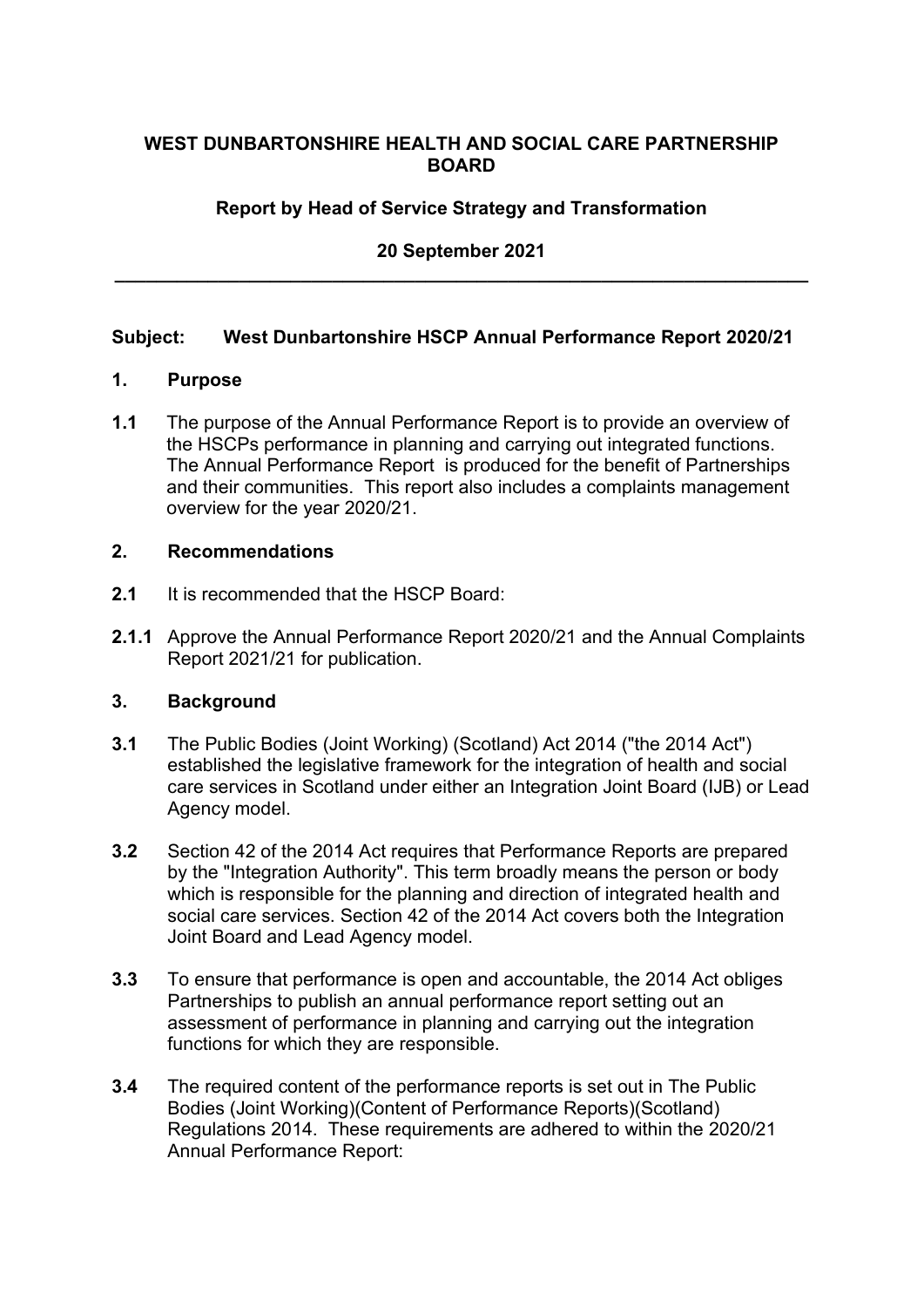**3.5** The content and structure of the 2020/21 annual report has been informed by the Scottish Government's 'Guidance for Health and Social Care Integration Partnership Performance Reports' and guidance from West Dunbartonshire HSCP's external auditor in relation to Best Value.

# **4. Main Issues**

- **4.1** The main issues pertaining to the year 2020/21 are contained within the Annual Performance Report (Appendix I). As has been the custom in previous years, it is accompanied by a complaints management overview for the corresponding period (Appendix II).
- **4.2** The Annual Performance Report summarises the progress made by the HSCP over the past year and it should be acknowledged that this was in the context of the global coronavirus pandemic.
- **4.3** Despite the obvious challenges of the last year, this report highlights the positive outcomes the integration of health and social care services can have on individuals, families and the wider community. Teams across the HSCP have embraced innovative new approaches to our key strategic priorities of Early Intervention; Access; Resilience; Assets and Inequalities, have ensured a continued emphasis on joining up services, improving care and support for people who use services, their carers and their families.
- **4.4** The HSCP Audit and Performance Committee considered the Annual Performance Report 2020/21 at its meeting on 16 September 2021. The Committees agreed actions will be reported verbally to the Board upon presentation of this paper.

### **5. Options Appraisal**

**5.1** Not required for this report.

### **6. People Implications**

**6.1** There are no people implications arising from the recommendations within this report.

# **7. Financial and Procurement Implications**

**7.1** There are no financial and procurement implications arising from the recommendations within this report.

### **8. Risk Analysis**

**8.1** There are no risks identified as a result of the recommendations within this report. This report does however support the mitigation of the following risk as contained within the HSCP Strategic Risk Register: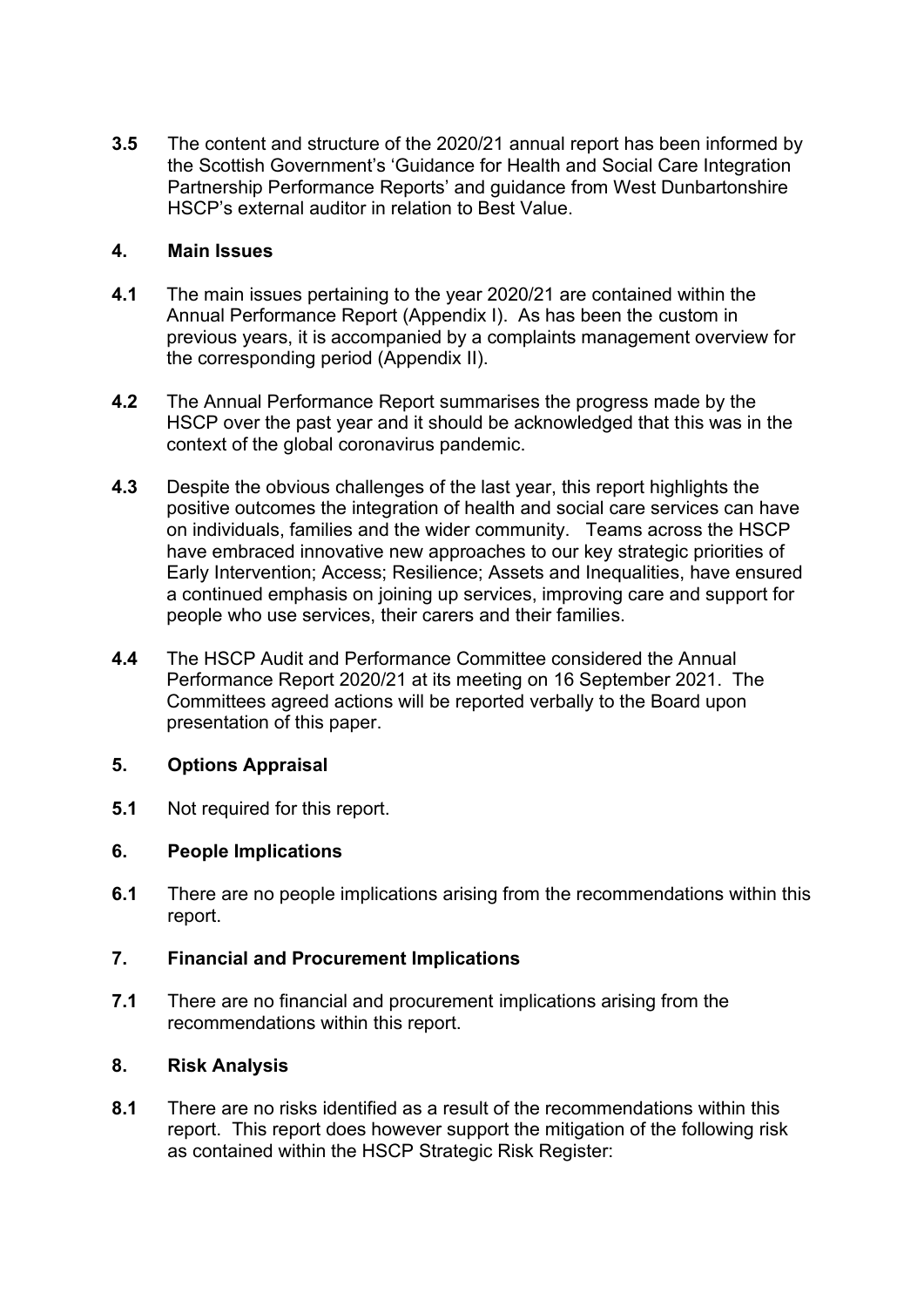- o Performance Management Information: Failure to review and scrutinise performance management information; creates a risk of the HSCP being unable to manage demand analysis, service planning and budget management across totality of the organisational responsibilities.
- **8.2** The performance information is considered by relevant Managers in line with operational risk registers. No risks have been identified which would be proposed for escalation to 'strategic risk' status for the HSCP Board.

## **9. Equalities Impact Assessment (EIA)**

**9.1** An equality impact assessment is not required as the HSCP Audit and Performance Committee is not being asked to take a substantive decision at this time and the report does not have a differential impact on any of the protected characteristics

### **10. Environmental Sustainability**

**10.1** Not required for this report.

# **11. Consultation**

**11.1** The Chief Financial Officer and Monitoring Officer within Regulatory Services have been consulted in the preparation of this report.

## **12. Strategic Assessment**

**12.1** Not required for this report.

## **13 Directions**

Not required for this report.

| Name:<br>Designation:<br>Date: | Margaret-Jane Cardno<br>Head of Strategy and Transformation<br>4 September 2021                                                                                   |
|--------------------------------|-------------------------------------------------------------------------------------------------------------------------------------------------------------------|
| <b>Person to Contact:</b>      | Margaret-Jane Cardno<br>Head of Strategy and Transformation<br>West Dunbartonshire Health and Social Care Partnership<br>16 Church Street<br>Dumbarton<br>G82 1QL |
|                                | Email: Margaret-Jane.Cardno@west-dunbarton.gov.uk<br>Phone: 07786 747 952                                                                                         |